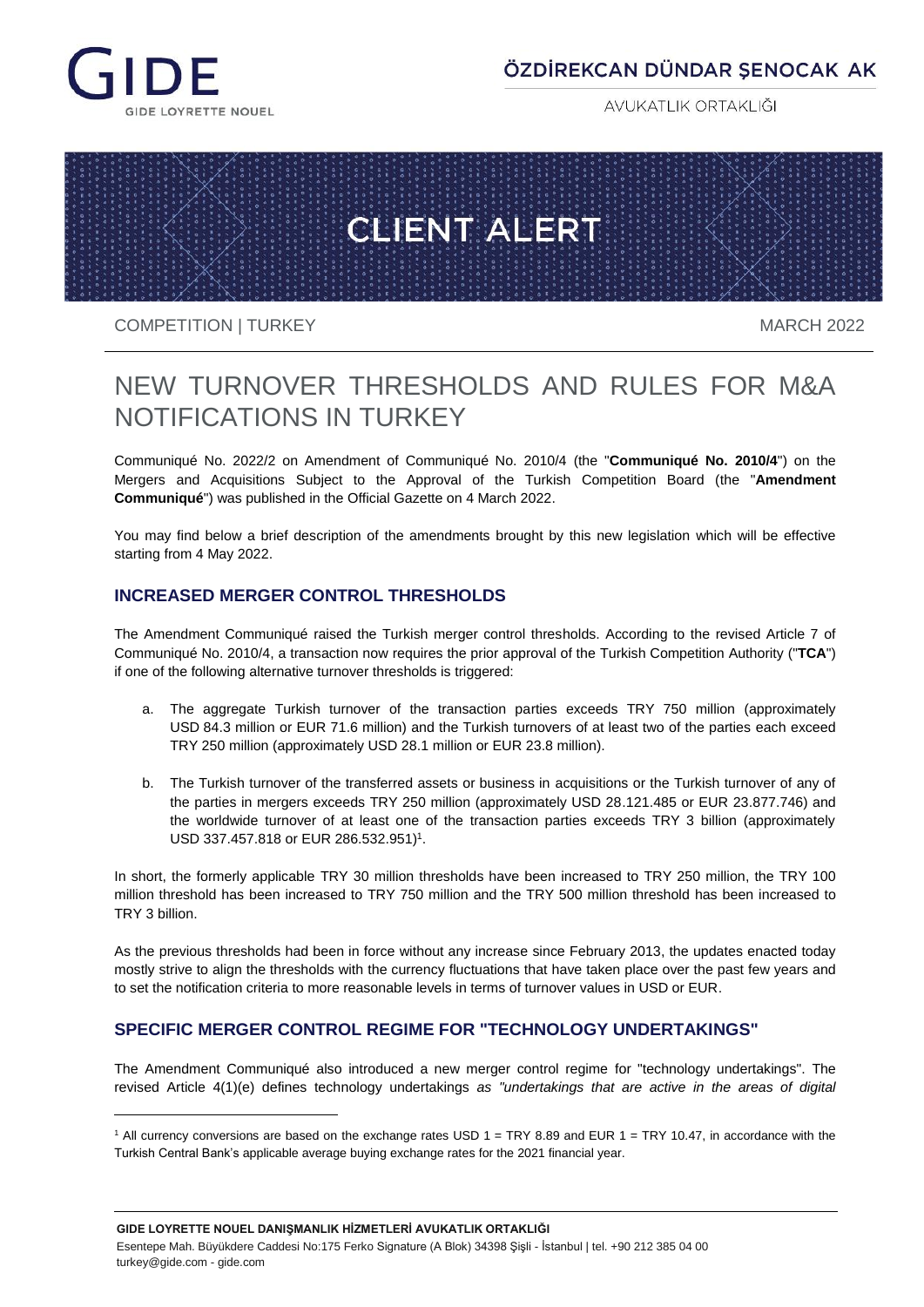*platforms, software and game software, financial technologies, biotechnology, pharmacology, agriculture chemicals and health technologies, or assets related thereto".* The Amendment Communiqué regulates that the TRY 250 million Turkish turnover thresholds will not be sought for transactions involving technology undertakings active in the Turkish geographical market, which conduct research and development activities or provide services to Turkish users. In other words, merger or acquisition transactions of companies engaged in the aforementioned activities will be subject to the approval of the TCA, without seeking any turnover threshold. only because of their field of activity.

In the announcement made on 4 March 2022 on the TCA's website (the "**Announcement**") related to this change, the TCA explained that rapid developments in technology-oriented markets, especially in digital platforms, bring along some innovations in competition law, as in many areas. The TCA added that the goal with the new merger control regime for technology undertakings is to make transactions regarding the acquisition of technology companies subject to the supervision of the Turkish Competition Board (the "**Board**"), and therefore catch killer acquisitions.

#### **NEW RULES FOR THE CALCULATION OF TURNOVER OF FINANCIAL INSTITUTIONS**

In line with the recent changes made to the regulations issued by the Banking Regulatory and Supervisory Agency, the Capital Markets Board of Turkey and the Insurance Regulatory and Supervisory Agency, the TCA updated the rules that apply to the calculation of turnover of financial institutions. Accordingly, the names and references of the relevant regulations referred to in Article 9 of Communiqué No. 2010/4 were updated and certain terms were aligned with the applicable banking and finance regulations.

#### **ELECTRONIC SUBMISSION OF THE NOTIFICATION FORM**

Under Communiqué No. 2010/4, submission of the notification form and its attachments to the TCA's headquarters in Ankara were required to be physically delivered. The Amendment Communiqué explicitly regulated the electronic submission option of the notification form via "e-Devlet" (Turkey's online governmental service platform). Although this alternative submission method had been already implemented in practice since 2018, it was not separately regulated in Communiqué No. 2010/4.

As the next step, the TCA announced that, in the near future, it will be possible to complete and submit the notification form completely through a specific electronic platform.

#### **REVISION OF THE NOTIFICATION FORM TEMPLATE**

Last but not least, the TCA revised the structure and content of the notification form template, attached to Communiqué No. 2010/4.

In particular, transaction parties are now allowed to submit a short form filing which does not require detailed information regarding the affected markets, provided that *(i)* there is a joint to sole control case; or *(ii)* there are no affected markets in Turkey. By doing so, the TCA removed the previously applicable 20% (for horizontal overlaps) and 25% (for vertical overlaps) market share thresholds for a mandatory "long form" filing. As another result , when the Amendment Communiqué enters into force, any filings which led to affected markets will require a "long form filing" and the submission of a wide range of detailed information on the relevant markets, even if the transaction parties' market shares are very low.

As regards the definition of the affected markets, the Amendment Communiqué provides that *"affected markets*  consist of all the relevant product markets and geographical markets in Turkey where (i) two or more of the parties *are engaged in commercial activities in the same product market (horizontal relationship), (ii) at least one of the parties is engaged in commercial activities in the downstream or upstream market of any product market in which the other operates (vertical relationship)"*.